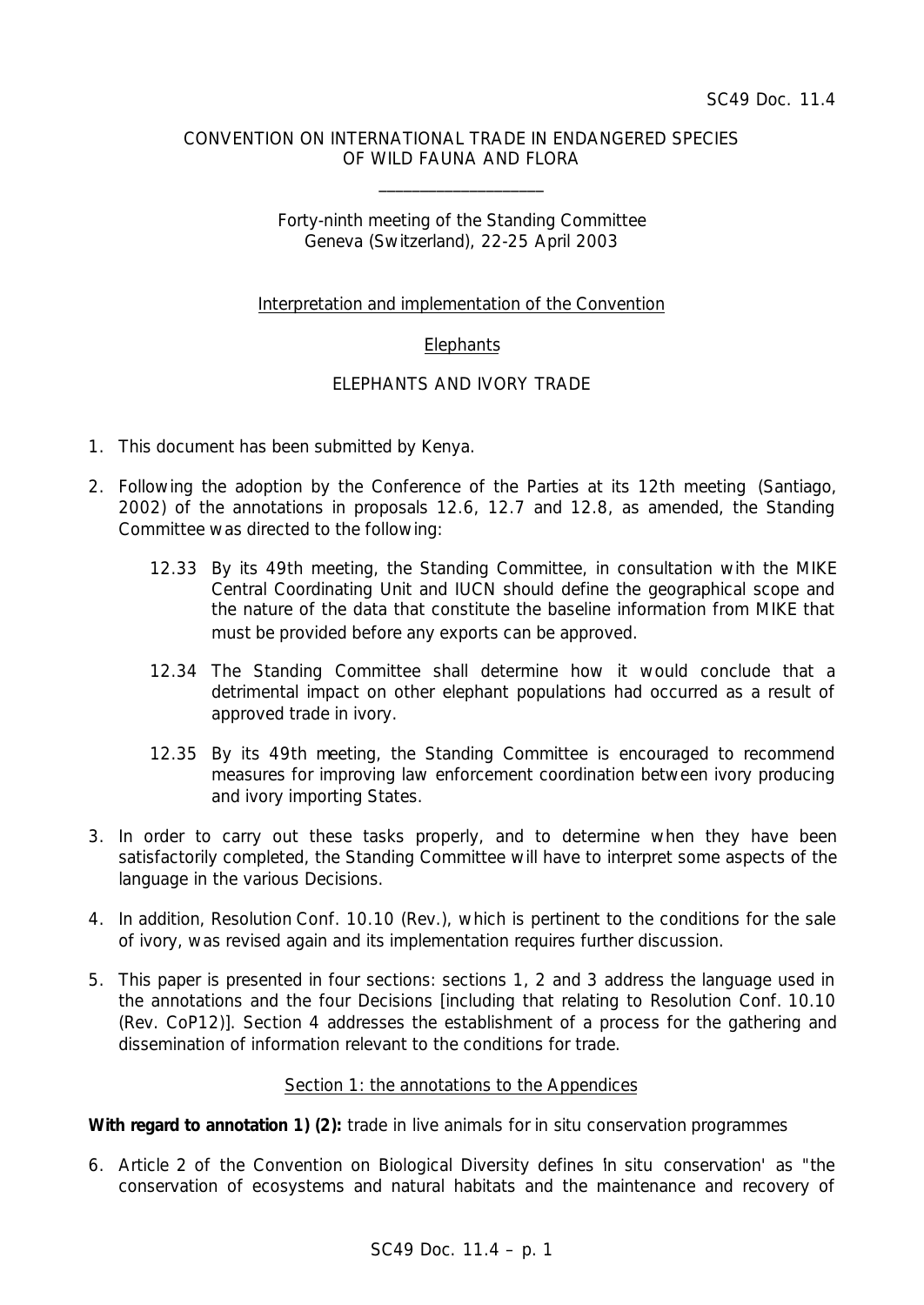viable populations of species in their natural surroundings and, in the case of domesticated or cultivated species, in the surroundings where they have developed their distinctive properties".

7. '*Ex situ* conservation' is defined as "the conservation of components of biological diversity outside their natural habitats". Using these definitions for guidance, the phrase '*in situ*' should be taken to mean "in its natural habitat within the current or historical range of *Loxodonta africana*", thus precluding the export of animals to safari parks and other facilities, especially those outside the range States, which may claim to be conserving the species but are outside its natural habitat. Furthermore, any animals translocated in this way should go directly into their new, *in situ* habitat, as defined above, and not via an intermediate breeding facility.

**With regard to annotation 1) (5) ii**): *only to trading partners that have been verified by the Secretariat, in consultation with the Standing Committee, to have sufficient national legislation and domestic trade controls to ensure that the imported ivory will not be re-exported and will be managed in accordance with all requirements of Resolution Conf. 10.10 (Rev. CoP12) concerning domestic manufacturing and trade*

8. The Standing Committee should, at its 49th meeting, set a deadline for prospective trading partners to identify themselves well before its 50th meeting, so that the Secretariat and Standing Committee can verify this information in good time. October 2003 is suggested here.

**With regard to annotation 1) (5) iii):** *not before May 2004 and in any event not before the Secretariat has verified the prospective importing countries and the MIKE programme has reported to the Secretariat on the baseline information (e.g. elephant population numbers, incidence of illegal killing)*

- 9. Decision 12.33 directs the Standing Committee to define "the geographical scope and the nature of the data that constitutes the baseline information from MIKE that must be provided before any exports can be approved".
- 10. Given the need to obtain the maximum information possible, the geographical scope should include all those African and Asian range States where MIKE is gathering data.
- 11. With respect to the nature of the data, MIKE should provide all the baseline data that have been gathered in all the range States where it is already collecting data, including population estimates, population trends, numbers of elephants illegally killed, trends in illegal killing (if available) and information on whether or not the tusks were removed.

**With regard to annotation 1) (5) v):** *the proceeds of the trade are used exclusively for elephant conservation and community conservation and development programmes within or adjacent to the elephant range*

12. A definition of "community conservation and development programmes" should be agreed, with an emphasis given to those programmes likely to have direct benefit for elephant populations. Range States that sell ivory should be encouraged to make available to the Parties detailed information on how the proceeds of the ivory sales have been used. No definition of terms was established for the use of proceeds from the 1999 ivory auctions and, indeed, no information relating to the use of the funds was made available to the Parties. While all the range States that were permitted to sell ivory in 1999 briefly mentioned the ivory auctions in their CoP12 proposals, none of them provided detailed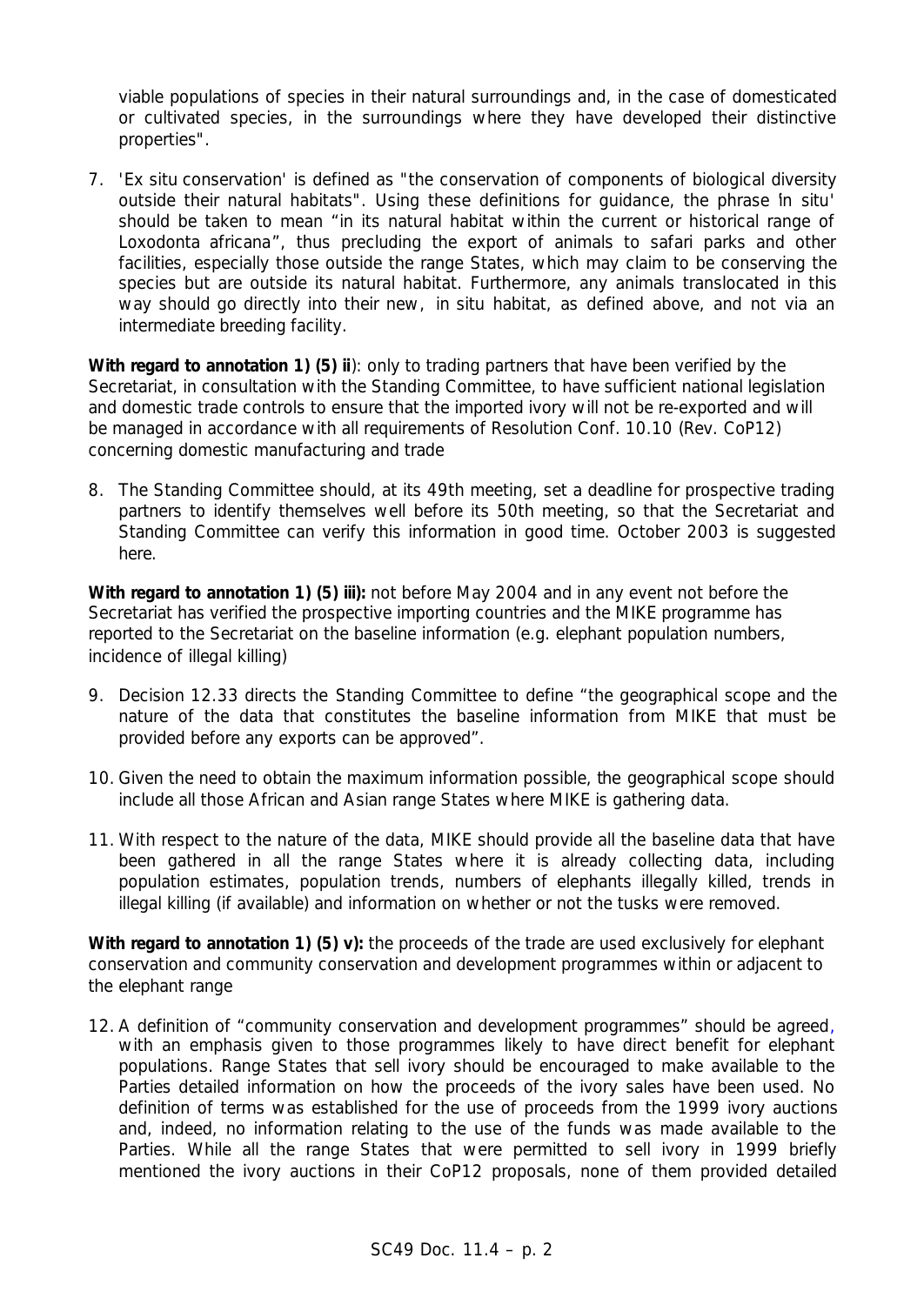information on how the funds were spent. The Committee should now decide whether or not the process of distribution of future funds should be overseen by an independent body.

**With regard to annotation 1) (5) vi):** *Only after the Standing Committee has agreed that the above conditions have been met. On a proposal from the Secretariat, the Standing Committee can decide to cause this trade to cease partially or completely in the event of non-compliance by exporting or importing countries, or in the case of proven detrimental impacts of the trade on other elephant populations*

- 13. This is a key paragraph resulting from the CoP12 elephant debate and misinterpretation of it could have serious consequences for elephant populations. Unfortunately, the wording of the annotation presents interpretative difficulties. "On a proposal from the Secretariat" seems to imply that the Secretariat has sole discretion to act in this matter; the Standing Committee should make it clear that it has the power to direct the Secretariat to prepare such a proposal.
- 14. The wording "can decide to cause this trade to cease partially or completely" appears to refer to an ongoing trade (such as the proponents originally requested), whereas the Parties agreed only to a one-off sale. The Standing Committee needs to establish that the wording "cause this trade to cease…" is broad enough to include preventing the one-off sales from going forward in the first place, should there be evidence showing a serious problem with illegal killing.
- 15. Secondly, the Committee should determine precisely what kind of information would provide a trigger for the Secretariat to propose a cessation of trade. This includes setting out in specific terms what is meant, in this paragraph, by "non-compliance". Such a definition must include compliance with all the provisions in Resolution Conf. 10.10 (Rev. CoP12) relating to control of internal markets.
- 16. The words "proven detrimental impact" contradict conclusions already reached by the Conference of the Parties that causality, with respect to poaching levels, can only be inferred, not proven. The difficulties of establishing cause and effect were highlighted at CoP12, when TRAFFIC argued that the increased volume of illegal ivory trade in 1998 was a direct result of China's economic growth, while the Government of China attributed the increase to the ivory trade decision of 1997.
- 17. For this paragraph to have meaning, therefore, the Standing Committee must adopt interpretations that can be applied in practical terms. The Committee should make it clear that the burden of proof implied by these words is one that is possible to achieve. The standard, therefore, should not be absolute proof, but a balance of probabilities based on correlation; a precautionary approach would place the burden on those seeking to show that a significant increase in (for example) poaching or illegal trade was not the result either of the sale itself or of expectations the sale arouses.
- 18. The Committee should also indicate what types of information should be considered in determining whether a detrimental impact is occurring; these should not be restricted to purely biological factors (as these may be difficult to assess in the available time) but should include such indicators of illegal activity as poaching increases, increased seizures, or shifts in the market price of ivory since the agreement to allow trade to resume at CoP10. A rise in ivory prices has been linked to the revival of ivory markets, so the level of pricing in the main markets should be monitored.
- 19. Range States, as well as the recipients of illegal ivory imports, should be advised, by way of a Notification to the Parties, to question those undertaking illegal activities with a view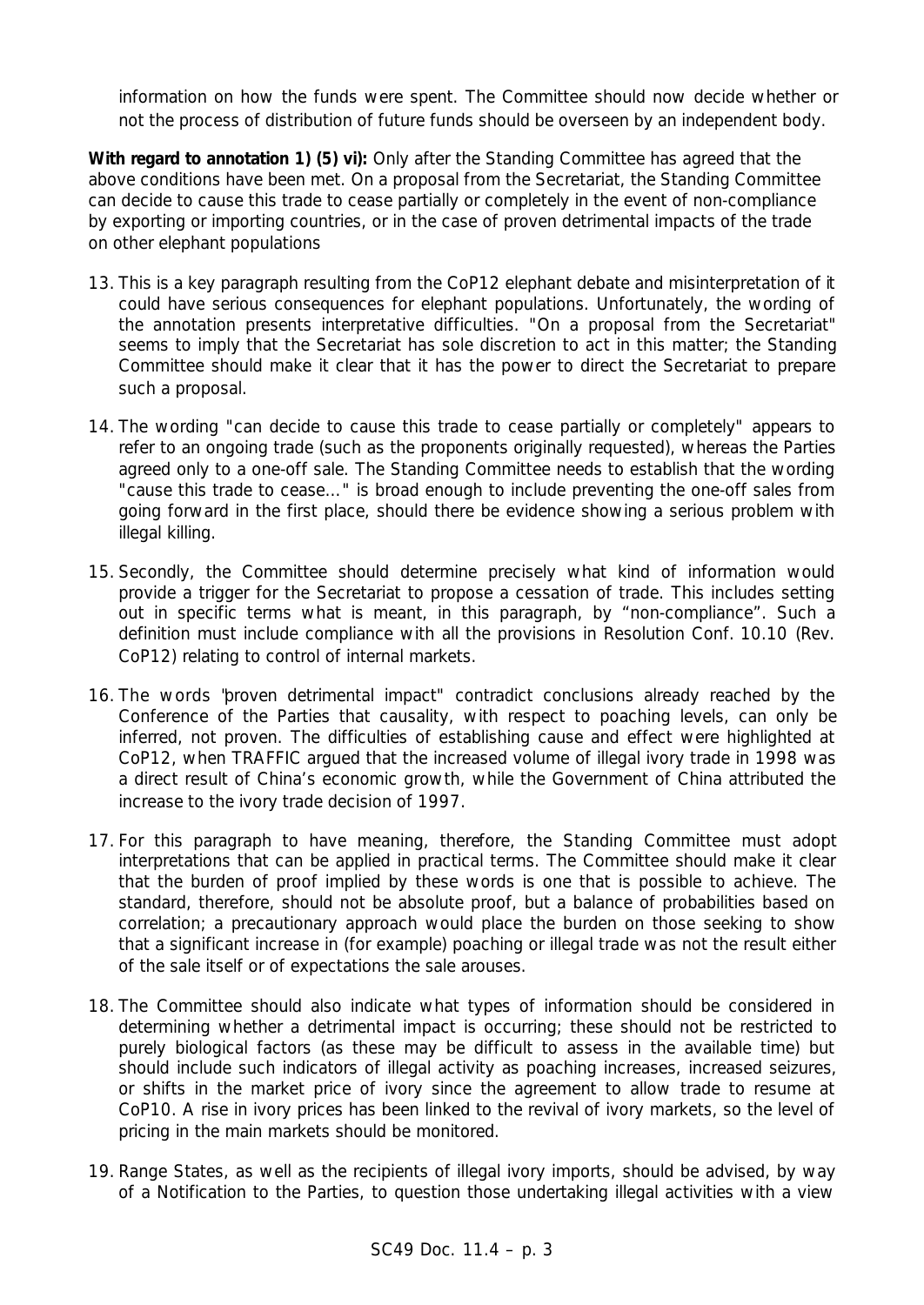to establishing the factors that have motivated them. This information should be reported to the Secretariat and the Standing Committee.

- 20. Secondly, tourists apprehended with illegal ivory should be questioned as to why they believed the importation of ivory to be legal. This, too, would assist the Parties in establishing any market impacts of a renewed ivory trade. Again, a Notification should be sent to the Parties advising them of the value of this approach.
- 21. The data should be given a precautionary interpretation; for example, elephants which are illegally killed and which have had one or both tusks removed should be considered to have been poached as a result of an existing market for ivory, particularly if no other reasonable explanation can be found, e.g. crop destruction or other forms of conflict.
- 22. Furthermore, the Committee must decide what sources of information (Management Authorities, governmental enforcement agencies, inter-governmental agencies, NGOs) would be acceptable and what level of verification should be provided. As NGOs sometimes have more information on illegal killing than other bodies, NGO information should be taken into account. Data collection should not be 'passive' but as active and inclusive as possible.

# Section 2: Resolution Conf. 10.10 (Rev. CoP12)

23. Since the annotated proposals refer to compliance with Resolution Conf. 10.10 (Rev. CoP12), the terms of this Resolution should be clarified.

# **With regard to**: *Regarding Compliance with Control of Internal Trade*

- *a) to identify those Parties with an ivory carving industry and internal ivory trade whose domestic measures do not provide them with the authority to:*
	- *i) register or license all importers, manufacturers, wholesalers and retailers dealing in raw, semi-worked or worked ivory products.*
- 24. The authority to register or licence should not merely be shown to exist, but to be adequate for CITES purposes. It should include authority to require that all ivory importers, exporters or dealers be listed in a register of legitimate ivory dealers. This list should not include any dealers previously known to have imported ivory illegally or otherwise acted unlawfully with regard to the ivory trade, whether convicted or not. Japanese legislation should be amended in this regard, since the individual fined for smuggling 500 kg of ivory into Japan in 2000 is still technically allowed to operate as a registered dealer.
- 25. All registered dealers should be required to take inventories of their current stock and provide them to the authorities.
- 26. All transactions involving raw, worked or semi-worked ivory should be recorded, with the name and address of the new owner being supplied to the authorities. Inventories should clearly number both whole and cut raw ivory tusks in the manner laid out in Resolution Conf. 10.10 (Rev. CoP12) (*Regarding marking)*, but with the additional requirement that the mark should also identify the original importer.
	- *ii) assert compulsory trade controls over raw ivory.*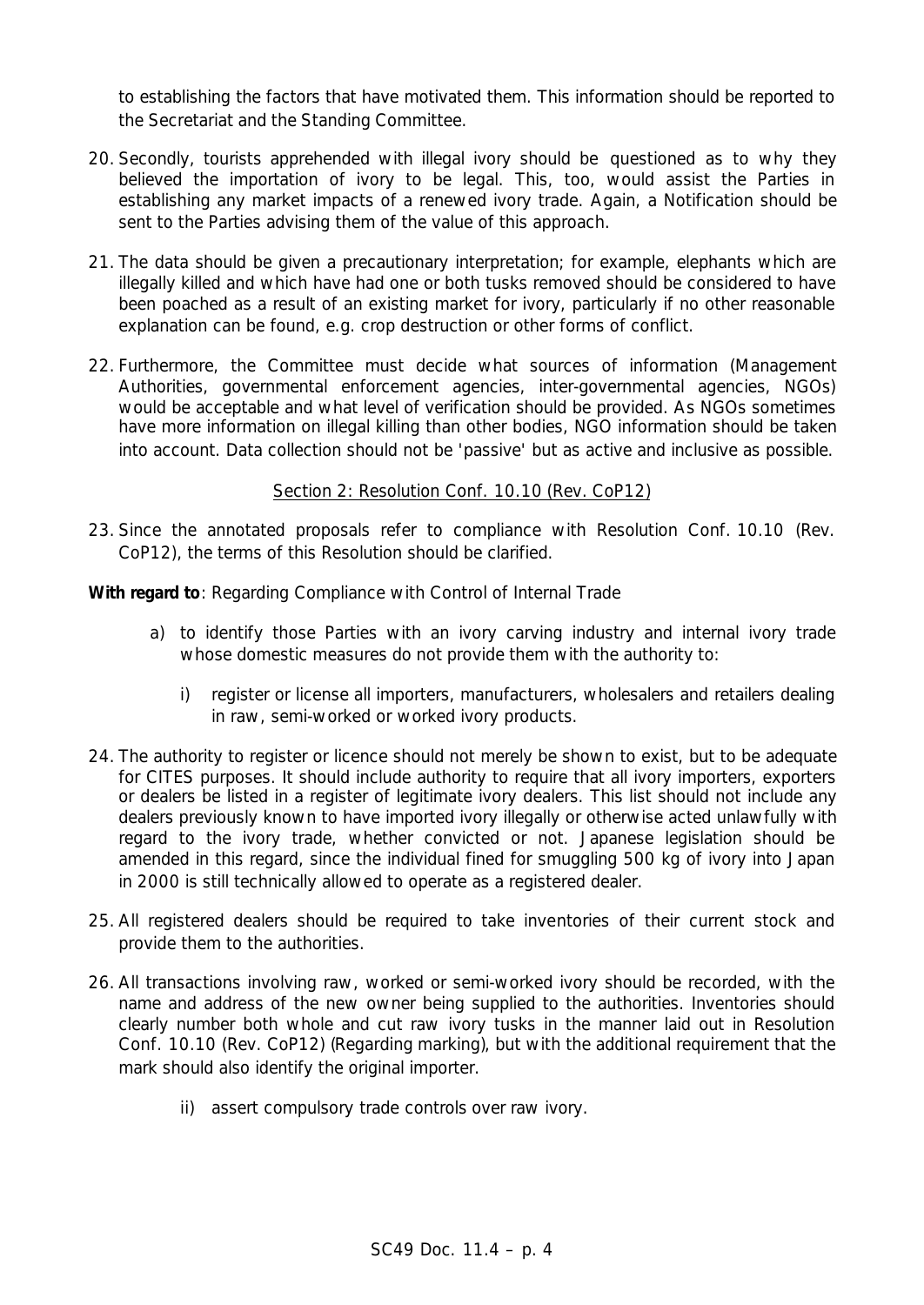- 27. In addition to the above, legislation should allow for regular inspections of the premises of all importers, exporters and dealers, whether registered or not, to ensure that ivory originating only from those Parties permitted to trade ivory internationally has been sold.
	- *iii) establish a comprehensive and demonstrably effective reporting and enforcement system for worked ivory.*
- 28. An appropriate system should require that all worked and semi-worked pieces carry documentation to identify the imported tusk from which they originated. The absence of such documentation should preclude an ivory item from legitimate sale.
- 29. Consumers at the retail level should be informed, by means of press notices, posters at the point of sale and any other means, that they should buy ivory only if it is accompanied by such documentation.
- 30. Regular inspections of retail outlets should be carried out, to ensure that these conditions are being complied with.
	- *b) to seek from each Party so identified information indicating the procedures, action and time-frames that are needed in order to establish the measures necessary to properly enforce the recommendations regarding internal ivory trade.*
- 31. This action should be carried out no later than five months after the 49th meeting of the Standing Committee. Verification that the necessary measures have been undertaken in prospective importing Parties should be sought and obtained by the Secretariat **before** that Party is permitted to engage in any further international trade.
	- *c) to report its findings, recommendations or progress to the Standing Committee, which shall consider appropriate measures, including restrictions on the commercial trade in specimens of CITES-listed species to or from such Parties.*
- 32. This action should be carried out before the 50th meeting of the Standing Committee and the report submitted to the Committee at that meeting and to all subsequent meetings, as appropriate.

#### Section 3: the Decisions

- 33. The four Decisions of relevance to the trade in ivory from Botswana, Namibia and South Africa are Decisions 12.36, 37, 38 and 39. The document in which they were presented was the Communiqué from the Fifth African elephant range States dialogue meeting (document CoP12 Doc. 20.1). They were:
	- CoP12 Doc. 20.1 Annex 3, Amendment to Resolution Conf. 10.10 (Rev.) (see above)
	- CoP12 Doc. 20.1 Annex 4, Draft decision regarding the control of internal ivory trade
	- CoP12 Doc. 20.1 Annex 5, Draft decision regarding compliance with control of internal trade identified in Resolution Conf. 10.10 (Rev.)
	- Prop. 12.11 (India and Kenya).
- 34. Some definitions and clarifications of language in these documents remain to be established.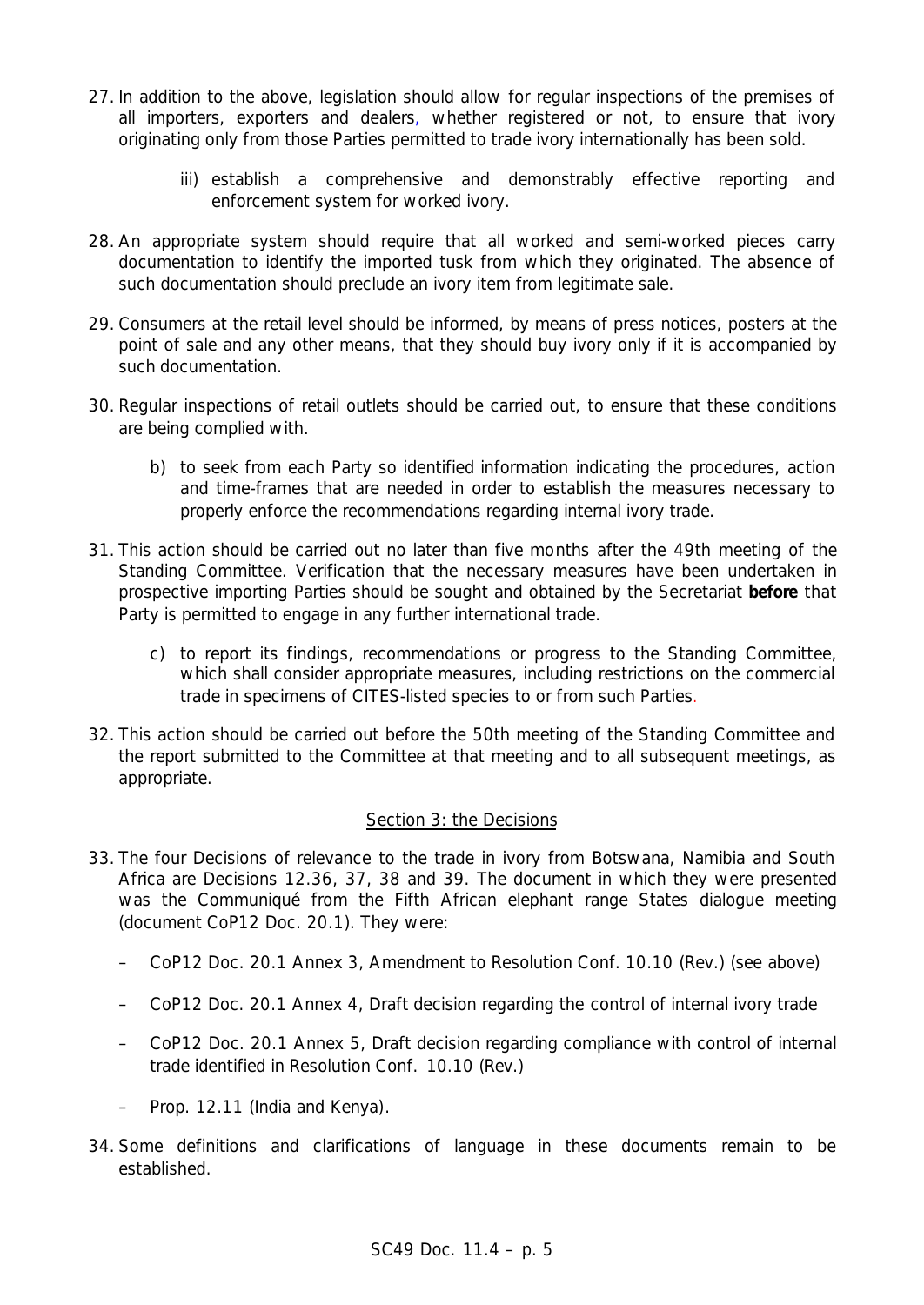#### With regard to: document Prop. 12.11

- *12.33 By its 49th meeting, the Standing Committee, in consultation with the MIKE Central Coordinating Unit and IUCN should define the geographical scope and the nature of the data that constitute the baseline information from MIKE that must be provided before any exports can be approved.*
- 35. As argued above, these data should be as comprehensive as possible.
	- *12.34 The Standing Committee shall determine how it would conclude that a detrimental impact on other elephant populations had occurred as a result of approved trade in ivory.*
- 36. As argued above, a precautionary approach should be taken.
	- *12.35 By its 49th meeting, the Standing Committee is encouraged to recommend measures for improving law enforcement coordination between ivory producing and ivory importing States.*
- 37. The seizure, shortly before CoP12, of 6.5 tonnes of ivory that had travelled through southern Africa on its way to Japan, is a good illustration of the lack of coordination between Parties. As far as can be ascertained, investigations of this seizure appear to have come to a standstill. There appears to be limited communication between the Parties involved and an apparent reluctance to take further action.
- 38. It is critical that enforcement agencies and Management Authorities cooperate with each other in such cases and that they keep the Secretariat informed of all such incidents.

**With regard to:** document CoP12 Doc. 20.1 Annex 4, Draft decision regarding the control of internal ivory trade

- *ii) improving public awareness of the conservation impacts from unregulated national trade in ivory.*<sup>1</sup>
- 39. All prospective importing Parties, as well as established ivory markets, should undertake to inform the public of the restricted nature of the international ivory trade by means of press notices and posters at retail outlets and, in particular at airports. Such Parties should make a particular effort with regard to the tourist trade.

With regard to: document CoP12 Doc. 20.1 Annex 5, Draft decision regarding compliance with control of internal trade identified in Resolution Conf. 10.10 (Rev.)

*c) The Standing Committee, at its 50th meeting, will review the work conducted by the* Secretariat and the Parties to comply with this Decision<sup>2</sup>, and shall consider whether *additional measures are appropriate, which in the case of non-compliance may include recommendations to restrict the commercial trade in specimens of CITES-listed species to or from such Parties.*<sup>3</sup>

ł

*<sup>1</sup> Note from the Secretariat: now Decision 12.36, paragraph ii)*

*<sup>2</sup> Note from the Secretariat: now Decision 12.39*

*<sup>3</sup> Note from the Secretariat: now Decision 12.37*